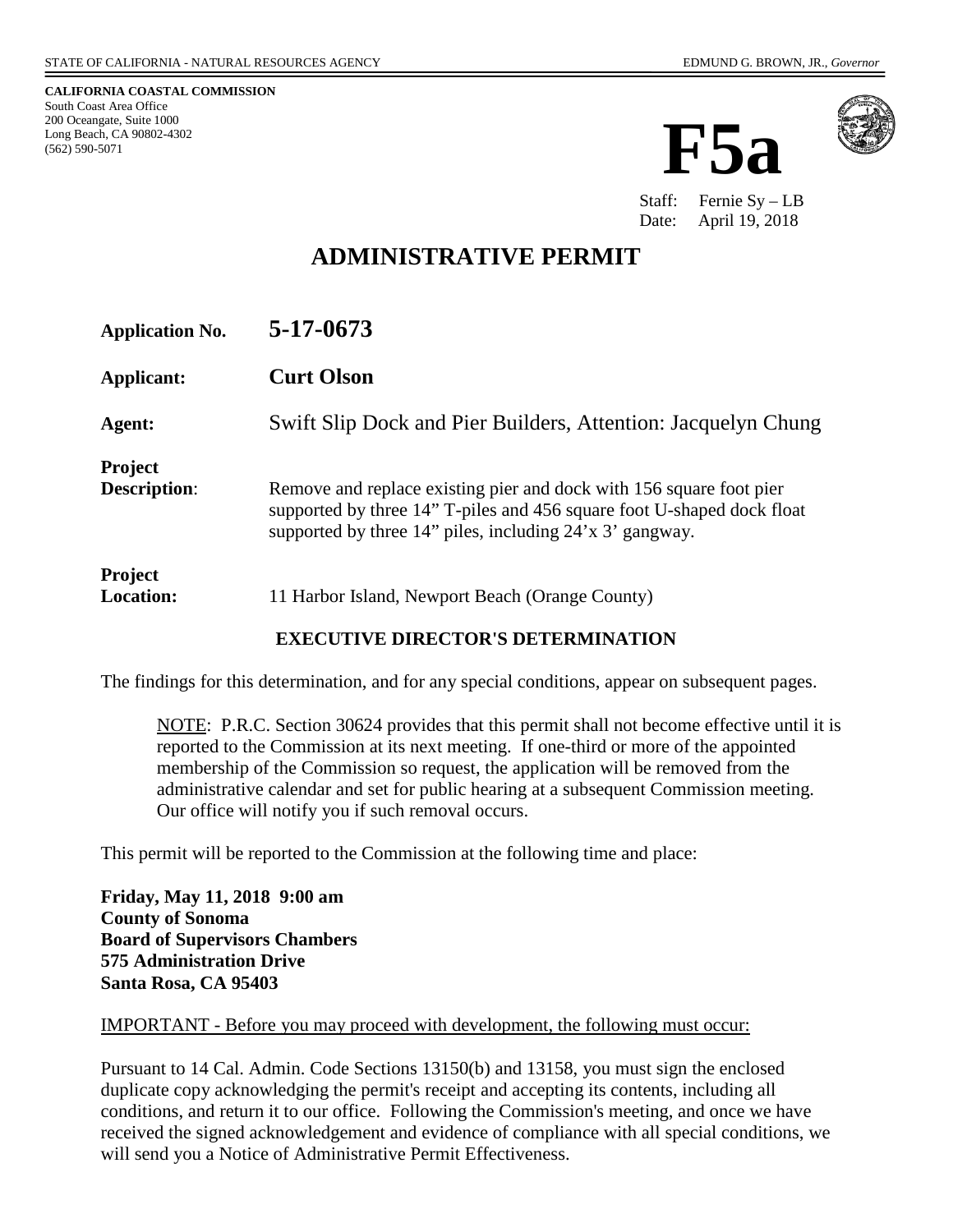### **BEFORE YOU CAN OBTAIN ANY LOCAL PERMITS AND PROCEED WITH DEVELOPMENT, YOU MUST HAVE RECEIVED BOTH YOUR ADMINISTRATIVE PERMIT AND THE NOTICE OF PERMIT EFFECTIVENESS FROM THIS OFFICE.**

 JOHN AINSWORTH Executive Director

 By: Fernie Sy Title: Coastal Program Analyst

# **STANDARD CONDITIONS**

This permit is granted subject to the following standard conditions:

- 1. **Notice of Receipt and Acknowledgment.** The permit is not valid and development shall not commence until a copy of the permit, signed by the permittee or authorized agent, acknowledging receipt of the permit and acceptance of the terms and conditions, is returned to the Commission office.
- 2. **Expiration.** If development has not commenced, the permit will expire two years from the date the Commission voted on the application. Development shall be pursued in a diligent manner and completed in a reasonable period of time. Application for extension of the permit must be made prior to the expiration date.
- 3. **Interpretation.** Any questions of intent or interpretation of any term or condition will be resolved by the Executive Director or the Commission.
- 4. **Assignment.** The permit may be assigned to any qualified person, provided assignee files with the Commission an affidavit accepting all terms and conditions of the permit.
- 5. **Terms and Conditions Run with the Land.** These terms and conditions shall be perpetual, and it is the intention of the Commission and the permittee to bind all future owners and possessors of the subject property to the terms and conditions.

### **SPECIAL CONDITIONS: SEE PAGES FIVE THROUGH TEN.**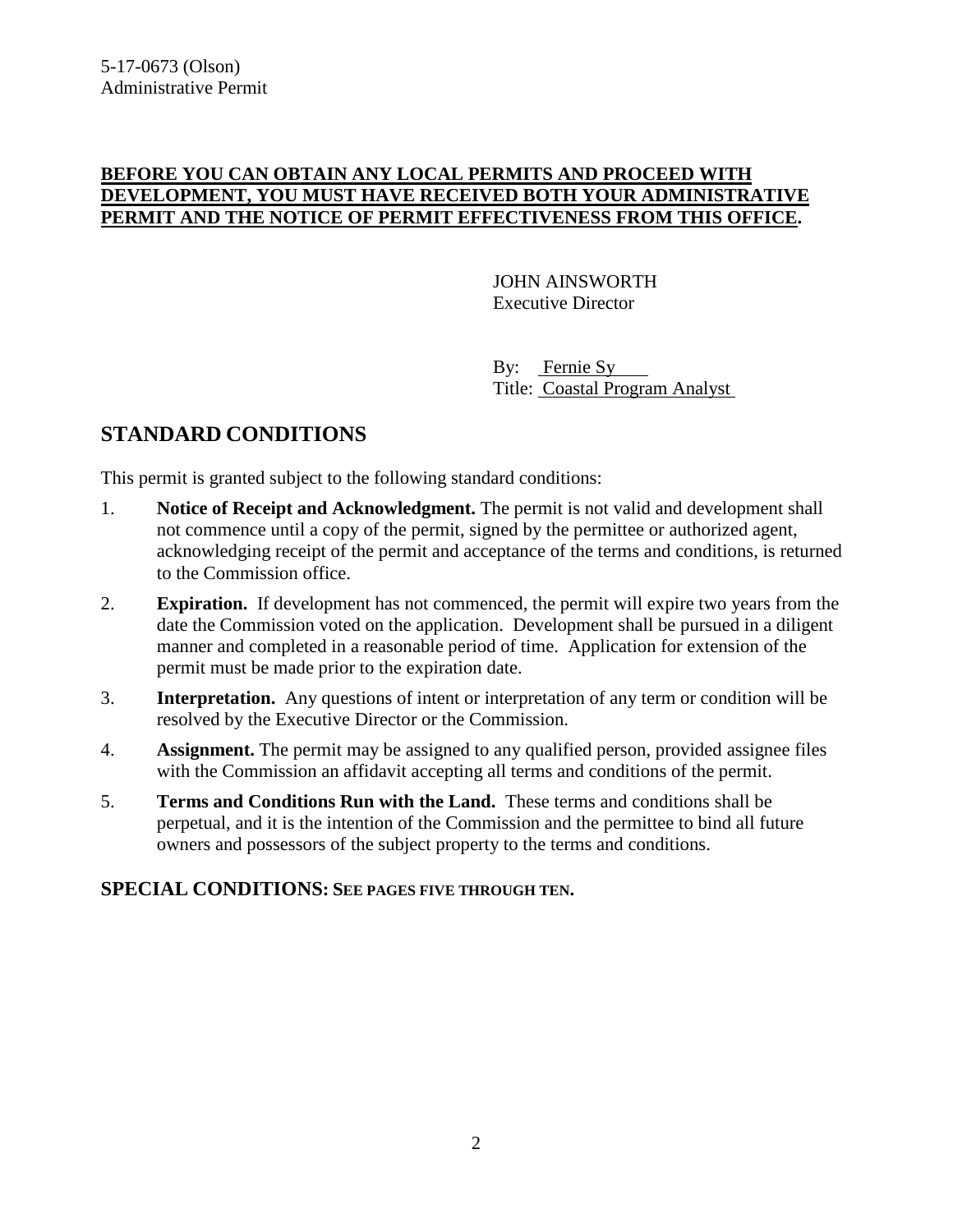### **EXECUTIVE DIRECTOR'S DETERMINATION (continued):**

The Executive Director hereby determines that the proposed development is a category of development, which, pursuant to PRC Section 30624, qualifies for approval by the Executive Director through the issuance of an Administrative Permit. Subject to Standard and Special Conditions as attached, said development is in conformity with the provisions of Chapter 3 of the Coastal Act of 1976 and will not have any significant impacts on the environment within the meaning of the California Environmental Quality Act. If located between the nearest public road and the sea, this development is in conformity with the public access and public recreation policies of Chapter 3.

# **FINDINGS FOR EXECUTIVE DIRECTOR'S DETERMINATION**

### **A. PROJECT DESCRIPTION**

The proposed project involves the following: Removal of a 156 square foot "L" shaped dock float supported by two 14-inch square guide piles, a 20-foot x 3-foot gangway, and a 331 square foot pier and pier approach supported by four 14-inch square "T" piles and replacement with a new 456 square foot "U" shaped dock float supported by three 14-inch square guide piles, a 24-foot x 3-foot gangway, and a 156 square foot pier and pier approach supported by three 14-inch square "T" piles. (**Exhibit No. 2**). The new dock system will be comprised of wood and composite material, foam and concrete. Water coverage from the proposed float will be increased from 156 square feet to 456 square feet (an increase of 300 square feet). The existing dock utilizes seven piles, and the proposed dock will have only six piles (a reduction of one pile). While the project results in bayward encroachment and increased water coverage, it would be generally consistent with the size of docks in the adjacent area, is consistent with past Commission issued permits and there are no proposed impacts to eelgrass. The proposed dock float also meets the City of Newport Beach Harbor Permit Policy in that it will not extend past the U.S. Pierhead Line and has been designed to the minimum required standards.

The subject site is developed with a single-family residence and private residential dock located at 11 Harbor Island in the City of Newport Beach, Orange County (**Exhibit No. 1**). The dock will be used for boating related purposes to serve a single-family residential development. Single-family residences and associated private boat dock systems characterize the subject site and the surrounding area.

The existing single-family residence (Parcel 1) and rear yard (Parcel 2) are located on two parcels legally owned by the applicant. The bayward edge of parcel 2 is delineated by the adjudicated mean high tide line. South of these two parcels is a parcel of filled Public Tidelands that is leased by the applicant from the County of Orange, which contains an existing bulkhead and additional rear yard area. No work is proposed to the existing residence, rear yard or bulkhead. The existing pier and pier approach to the dock float ties into the bulkhead. However, the proposed pier and pier approach will be stand alone and will not be connected to the bulkhead. Beyond the bulkhead are Public Tidelands accessible to the public that are not under a lease agreement.

The separation of private property from Public Tidelands was created through an adjudicated mean high tide line, established through a judgement rendered in action No. 23690 in the Superior Court of the State of California in and for the County of Orange, which was recorded 7/12/28 in book 181 page 162 of official records. Bayward of the adjudicated mean high tide line, are Public Tidelands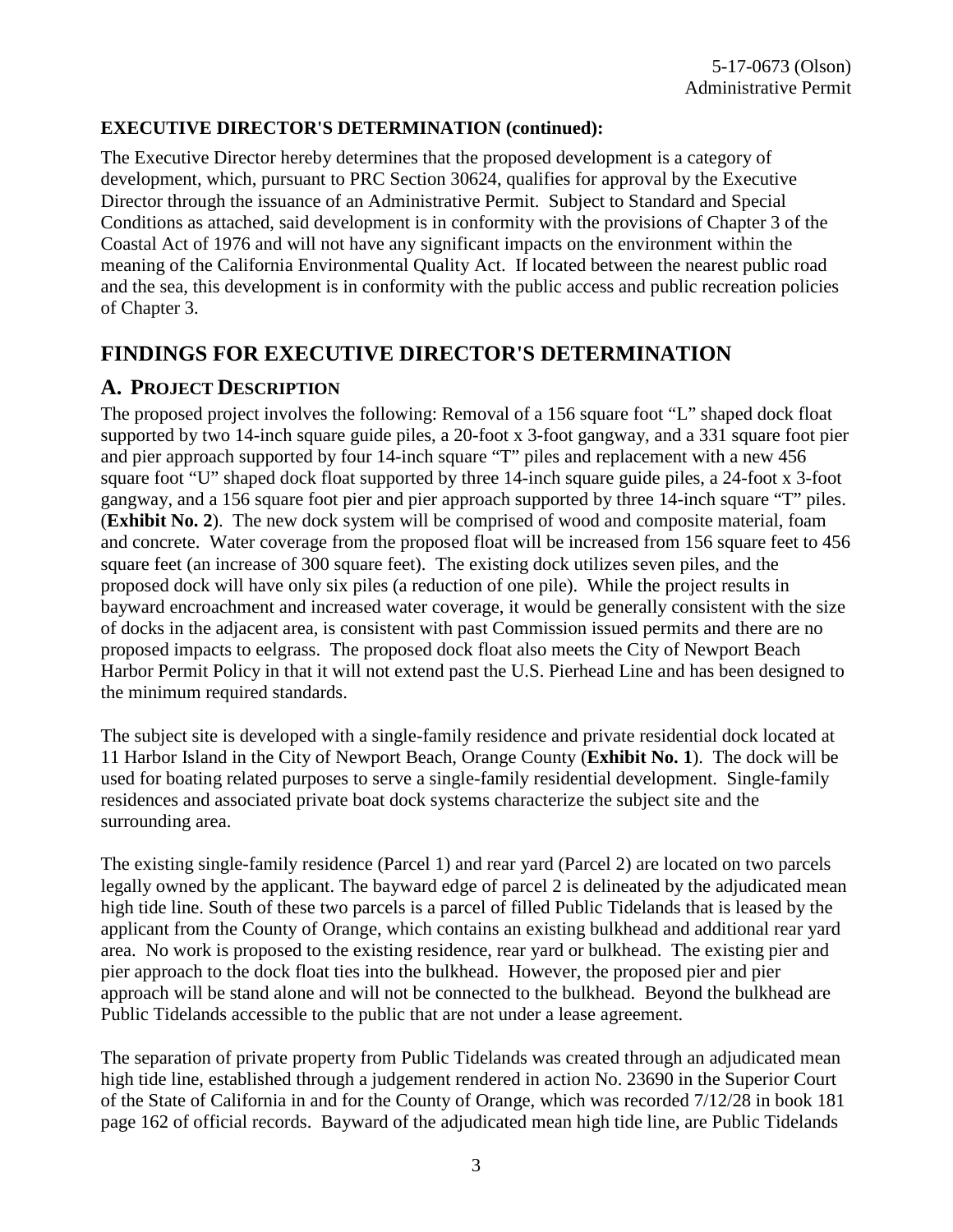#### 5-17-0673 (Olson) Administrative Permit

and submerged lands in Newport Bay that are managed by the County of Orange as identified in a "*Tidelands Survey for Newport Harbor for the City of Newport Beach*." Since the project extends out into these public tidelands and submerged lands, the County of Orange would be a permit issuing authority for development (i.e. dock system) within the public tidelands area, and the applicant has obtained approval from the County of Orange.

The proposed dock system is being constructed on and over public tidelands and/or within an area subject to public trust doctrine. There is no direct public pedestrian access to public tidelands through the private residential lot at the subject site. Harbor Island is a private island, and therefore the only public access to these tidelands is from the bay. Therefore, the proposed project will not result in adverse impacts to public access. In order to preserve and maintain access to the public tidelands, **Special Condition No. 4** is imposed stating that the approval of a coastal development permit for the project does not waive any public rights or interest that exist or may exist on the property.

The site has been surveyed by the City of Newport Beach Harbor Resources Division for eelgrass and eelgrass was discovered within 15 feet of the project area; however, no adverse impacts to eelgrass are anticipated as the project has been designed to avoid impacts to eelgrass.

The eelgrass survey took place on June 28, 2017 as required by the City of Newport Beach Harbor Resources Division and eelgrass surveys completed during the active growth phase of eelgrass (typically March through October) are valid for 60-days with the exception of surveys completed in August-October. A survey completed in August - October shall be valid until the resumption of active growth (i.e., March 1). The project is agendized for the May 2018 Coastal Commission Hearing and the eelgrass survey took place on June 28, 2017 so the eelgrass survey no longer continues to be valid. Therefore, a subsequent eelgrass survey will be required prior to beginning any construction. A pre-construction *Caulerpa taxifolia* survey was completed on June 28, 2017 as required by the City of Newport Beach Harbor Resources Division and no *Caulerpa taxifolia* was discovered in the project area. *Caulerpa taxifolia* surveys are valid for 90 days. The project is agendized for the May 2018 Coastal Commission Hearing and by this time the *Caulerpa taxifolia* survey would not continue to be valid since 90 days have passed since the survey was completed. Thus, an up-to-date *Caulerpa taxifolia* survey must be conducted prior to commencement of the project. Therefore, the Commission imposes **Special Condition No. 2 and No. 3**, which identifies the procedures necessary to be completed prior to beginning any construction. Also, if any *Caulerpa taxifolia* is found on the project site, **Special Condition No. 3** also identifies the procedures necessary to be completed prior to beginning any construction.

The storage or placement of construction material, debris, or waste in a location where it could be discharged into coastal waters would result in an adverse effect on the marine environment. The proposed project includes measures to help ensure protection of coastal waters and marine resources during construction. Measures proposed include: floating debris shall be removed from the water and disposed of properly, all construction activities shall occur within the designated project footprint, and silt curtains shall be used during pile replacement. The Regional Water Quality Control Board (RWQCB) has determined that the proposed project will not adversely impact water quality if standard construction methods and materials are used. The applicant has applied for a permit from the U.S. Army Corps of Engineers and the permit is pending coastal development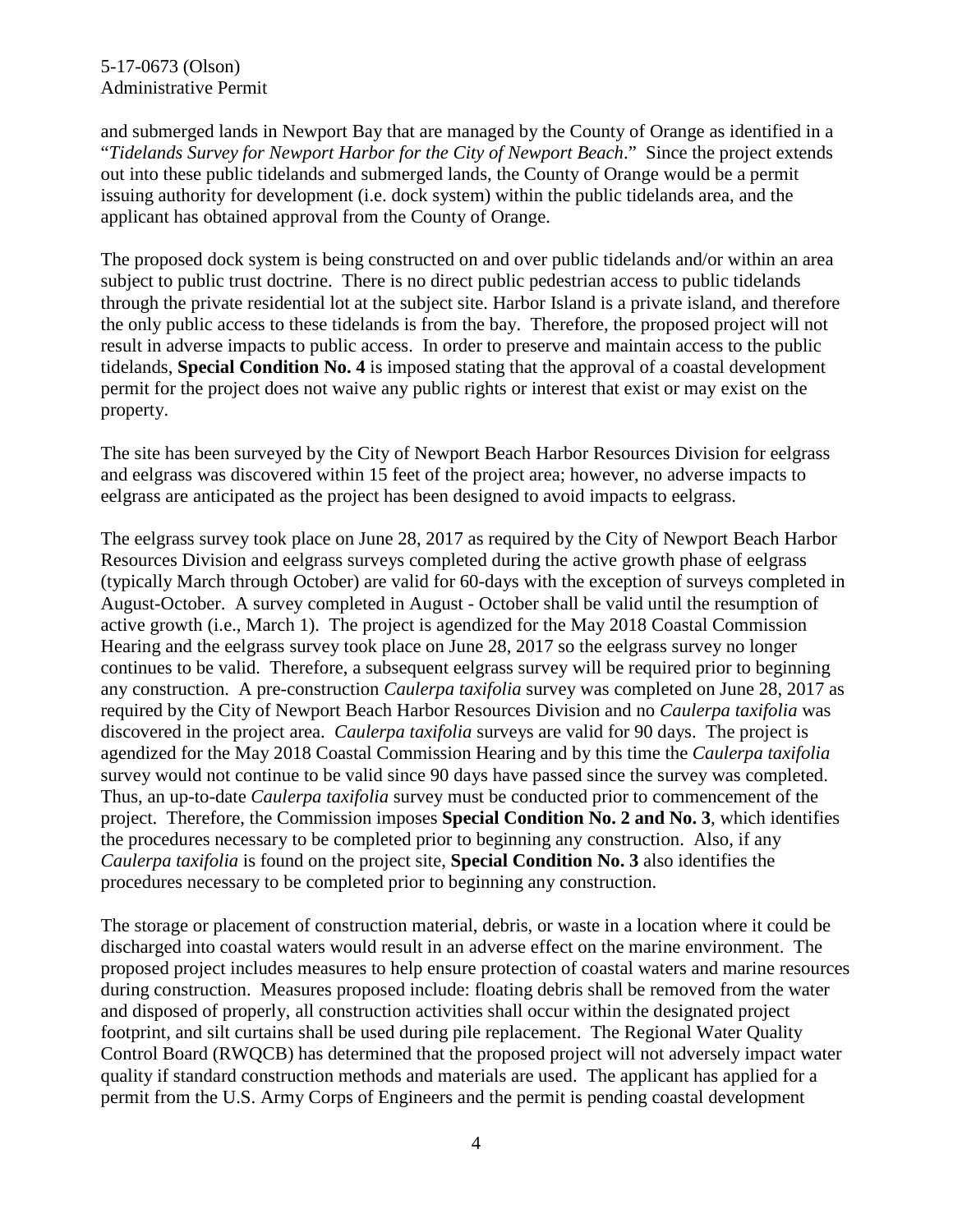permit approval. To ensure that all impacts (pre- and post- construction) to water quality are minimized, however, and to reduce the potential for construction related impacts on water quality, the Commission imposes **Special Condition No. 1**, which requires, but is not limited to, appropriate storage and handling of construction equipment and materials to minimize the potential of pollutants to enter coastal waters; and the continued use and maintenance of post construction BMPs.

The proposed development is located seaward of the mean high tide and is within the Commission's original permit jurisdiction. The standard of review for development within the Commission's original permit jurisdiction is Chapter 3 of the Coastal Act. The City's certified LCP is advisory in nature and may provide guidance for development.

### **B. MARINE RESOURCES**

The proposed recreational boat dock development and its associated structures are an allowable and encouraged marine related use. The project design includes the minimum sized pilings and the minimum number of pilings necessary for structural stability. There are no feasible less environmentally damaging alternatives available. As conditioned, the project will not significantly adversely impact eelgrass beds and will not contribute to the dispersal of the invasive aquatic algae, *Caulerpa taxifolia*. Further, as proposed and conditioned, the project, which is to be used solely for recreational boating purposes, conforms to Sections 30224 and 30233 of the Coastal Act.

### **C. WATER QUALITY**

The proposed work will be occurring on, within, or adjacent to coastal waters. The storage or placement of construction material, debris, or waste in a location where it could be discharged into coastal waters would result in an adverse effect on the marine environment. To reduce the potential for construction related impacts on water quality, the Commission imposes special conditions requiring, but not limited to, the appropriate storage and handling of construction equipment and materials to minimize the potential of pollutants to enter coastal waters. To reduce the potential for post-construction impacts to water quality the Commission requires the continued use and maintenance of post construction BMPs. As conditioned, the Commission finds that the development conforms to Sections 30230 and 30231 of the Coastal Act.

### **D. PUBLIC ACCESS**

The proposed development will not affect the public's ability to gain access to, and/or to make use of, the coast and nearby recreational facilities. Therefore, as proposed the development conforms with Sections 30210 through 30214, Sections 30220 through 30224, and 30252 of the Coastal Act.

# **E. LOCAL COASTAL PROGRAM (LCP)**

The City of Newport Beach LCP was effectively certified on January 13, 2017. The proposed development is located seaward of the mean high tide and is within the Commission's original permit jurisdiction. The standard of review for development within the Commission's original permit jurisdiction is Chapter 3 of the Coastal Act. The City's certified LCP is advisory in nature and may provide guidance for development. As conditioned, the proposed development is consistent with the Chapter 3 policies of the Coastal Act.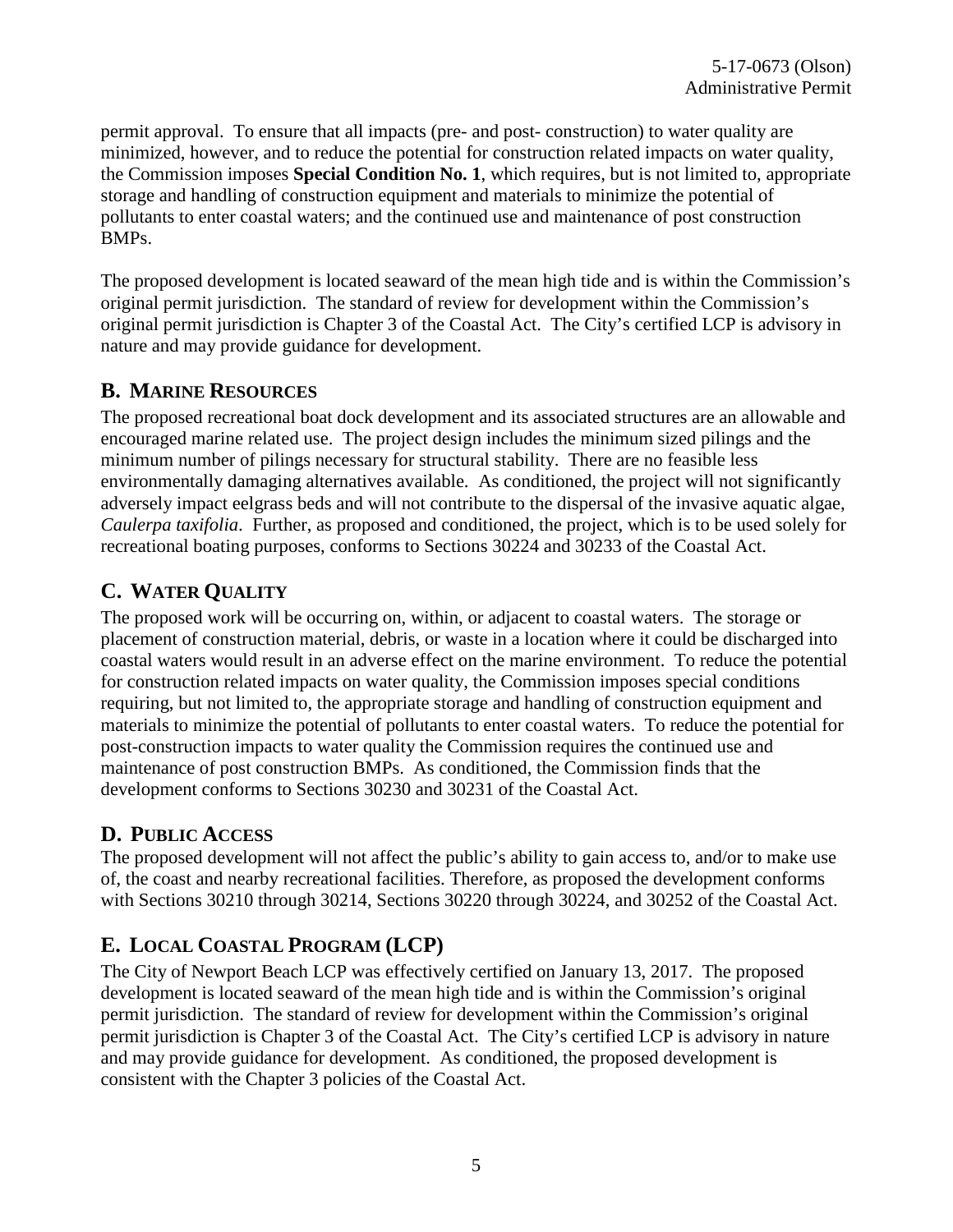# **F. CALIFORNIA ENVIRONMENTAL QUALITY ACT (CEQA)**

As conditioned, there are no feasible alternatives or additional feasible mitigation measures available that would substantially lessen any significant adverse effect that the activity may have on the environment. Therefore, the Commission finds that the proposed project, as conditioned to mitigate the identified impacts, is the least environmentally damaging feasible alternative and can be found consistent with the requirements of the Coastal Act to conform to CEQA.

# **SPECIAL CONDITIONS**

This permit is granted subject to the following special conditions:

### **1. Water Quality**

- A. Construction Responsibilities and Debris Removal
	- (1) No demolition or construction materials, equipment, debris, or waste shall be placed or stored where it may enter sensitive habitat, receiving waters or a storm drain, or be subject to wave, wind, rain or tidal erosion and dispersion;
	- (2) Any and all debris resulting from demolition or construction activities, and any remaining construction material, shall be removed from the project site within 24 hours of completion of the project;
	- (3) Demolition or construction debris and sediment shall be removed from work areas each day that demolition or construction occurs to prevent the accumulation of sediment and other debris that may be discharged into coastal waters;
	- (4) Machinery or construction materials not essential for project improvements will not be allowed at any time in the intertidal zone;
	- (5) If turbid conditions are generated during construction a silt curtain will be utilized to control turbidity;
	- (6) Floating booms will be used to contain debris discharged into coastal waters and any debris discharged will be removed as soon as possible but no later than the end of each day;
	- (7) Non buoyant debris discharged into coastal waters will be recovered by divers as soon as possible after loss;
	- (8) All trash and debris shall be disposed in the proper trash and recycling receptacles at the end of every construction day;
	- (9) The applicant shall provide adequate disposal facilities for solid waste, including excess concrete, produced during demolition or construction;
	- (10) Debris shall be disposed of at a legal disposal site or recycled at a recycling facility. If the disposal site is located in the coastal zone, a coastal development permit or an amendment to this permit shall be required before disposal can take place unless the Executive Director determines that no amendment or new permit is legally required;
	- (11) All stock piles and construction materials shall be covered, enclosed on all sides, shall be located as far away as possible from drain inlets and any waterway, and shall not be stored in contact with the soil;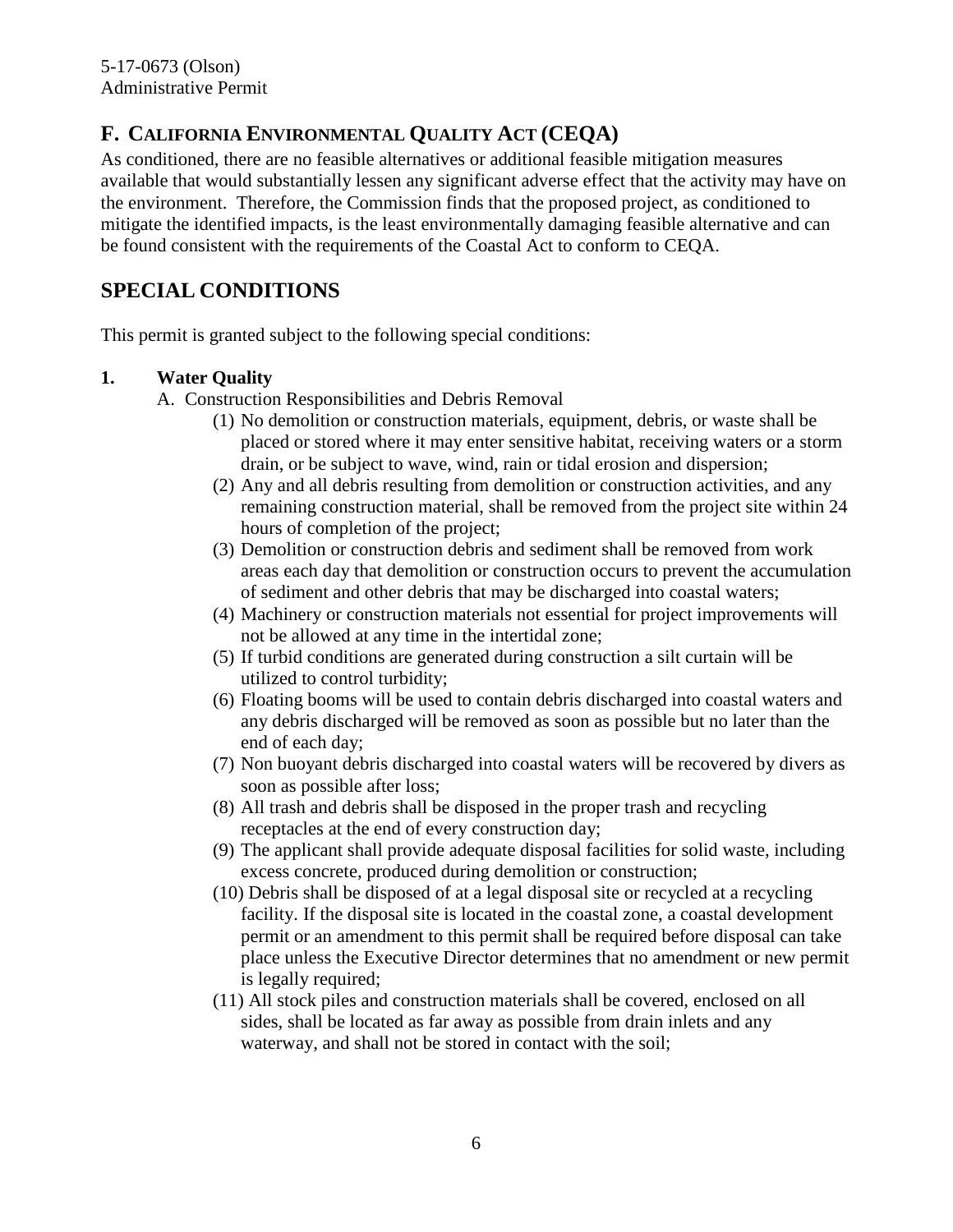- (12) Machinery and equipment shall be maintained and washed in confined areas specifically designed to control runoff. Thinners or solvents shall not be discharged into sanitary or storm sewer systems;
- (13) The discharge of any hazardous materials into any receiving waters shall be prohibited;
- (14) Spill prevention and control measures shall be implemented to ensure the proper handling and storage of petroleum products and other construction materials. Measures shall include a designated fueling and vehicle maintenance area with appropriate berms and protection to prevent any spillage of gasoline or related petroleum products or contact with runoff. The area shall be located as far away from the receiving waters and storm drain inlets as possible;
- (15) Best Management Practices (BMPs) and Good Housekeeping Practices (GHPs) designed to prevent spillage and/or runoff of demolition or construction-related materials, and to contain sediment or contaminants associated with demolition or construction activity, shall be implemented prior to the on-set of such activity; and
- (16) All BMPs shall be maintained in a functional condition throughout the duration of construction activity.
- B. Best Management Practices Program

By acceptance of this permit the applicant agrees that the long-term water-borne berthing of boat(s) in the approved dock and/or boat slip will be managed in a manner that protects water quality pursuant to the implementation of the following BMPs.

- (1) Boat Cleaning and Maintenance Measures:
	- a. In-water top-side and bottom-side boat cleaning shall minimize the discharge of soaps, paints, and debris;
	- b. In-the-water hull scraping or any process that occurs under water that results in the removal of paint from boat hulls shall be prohibited. Only detergents and cleaning components that are designated by the manufacturer as phosphate-free and biodegradable shall be used, and the amounts used minimized; and
	- c. The applicant shall minimize the use of detergents and boat cleaning and maintenance products containing ammonia, sodium hypochlorite, chlorinated solvents, petroleum distillates or lye.
- (2) Solid and Liquid Waste Management Measures:
	- a. All trash, recyclables, and hazardous wastes or potential water contaminants, including old gasoline or gasoline with water, absorbent materials, oily rags, lead acid batteries, anti-freeze, waste diesel, kerosene and mineral spirits will be disposed of in a proper manner and will not at any time be disposed of in the water or gutter.
- (3) Petroleum Control Management Measures:
	- a. Boaters will practice preventive engine maintenance and will use oil absorbents in the bilge and under the engine to prevent oil and fuel discharges. Oil absorbent materials shall be examined at least once a year and replaced as necessary. Used oil absorbents are hazardous waste in California. Used oil absorbents must therefore be disposed in accordance with hazardous waste disposal regulations. The boaters will regularly inspect and maintain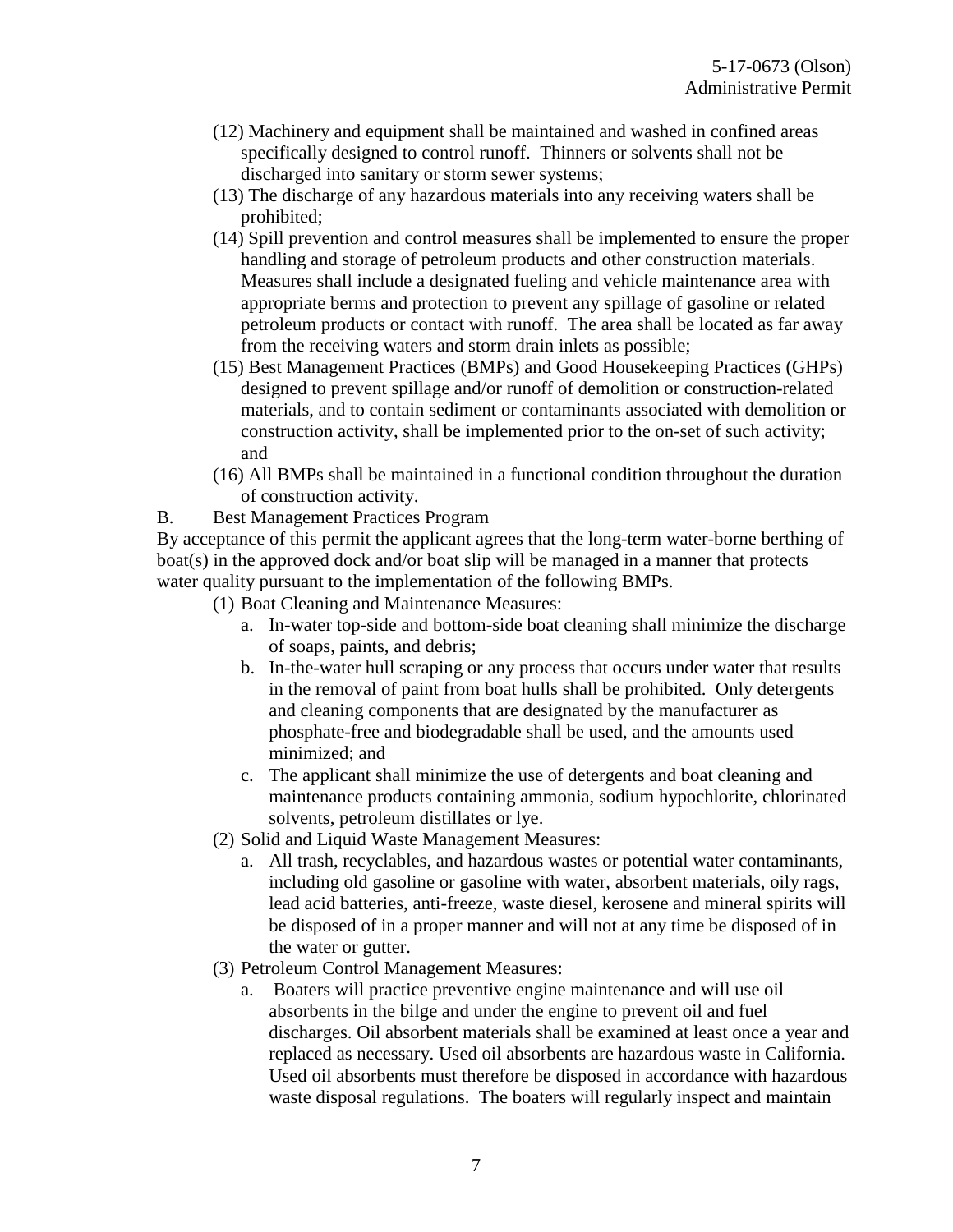engines, seals, gaskets, lines and hoses in order to prevent oil and fuel spills. The use of soaps that can be discharged by bilge pumps is prohibited;

- b. If the bilge needs more extensive cleaning (e.g., due to spills of engine fuels, lubricants or other liquid materials), the boaters will use a bilge pump-out facility or steam cleaning services that recover and properly dispose or recycle all contaminated liquids; and
- c. Bilge cleaners which contain detergents or emulsifiers will not be used for bilge cleaning since they may be discharged to surface waters by the bilge pumps.

#### **2. Eelgrass Survey(s).**

- A. Pre-Construction Eelgrass Survey. Pre-Construction Eelgrass Survey. A valid preconstruction eelgrass (*Zostera marina*) survey shall be completed during the period of active growth of eelgrass (typically March through October). The pre- construction survey shall be completed within 60 days before the start of construction. The survey shall be prepared in full compliance with the "California Eelgrass Mitigation Policy" dated October 2014 (except as modified by this special condition) adopted by the National Marine Fisheries Service and shall be prepared in consultation with the California Department of Fish and Wildlife. The applicant shall submit the eelgrass survey for the review and approval of the Executive Director within five (5) business days of completion of each eelgrass survey and in any event no later than fifteen (15) business days prior to commencement of any development. If the eelgrass survey identifies any eelgrass within the project area which would be impacted by the proposed project, the development shall require an amendment to this permit from the Coastal Commission or a new coastal development permit.
- B. Post-Construction Eelgrass Survey. If any eelgrass is identified in the project area by the survey required in subsection A of this condition above, within 30 days of completion of construction if completion of construction occurs within the active growth period, or within the first 30 days of the next active growth period following completion of construction that occurs outside of the active growth period, the applicant shall survey the project site to determine if any eelgrass was adversely impacted. The survey shall be prepared in full compliance with the "California Eelgrass Mitigation Policy" dated October 2014 (except as modified by this special condition) adopted by the National Marine Fisheries Service and shall be prepared in consultation with the California Department of Fish and Wildlife. The applicant shall submit the post-construction eelgrass survey for the review and approval of the Executive Director within thirty (30) days after completion of the survey. If any eelgrass has been impacted by project construction, the applicant shall replace the impacted eelgrass at a minimum 1.38:1 ratio on-site, or at another appropriate location subject to the approval of the Executive Director, in accordance with the California Eelgrass Mitigation Policy. Any exceptions to the required 1.38:1 mitigation ratio found within CEMP shall not apply. Implementation of mitigation shall require an amendment to this permit or a new coastal development permit unless the Executive Director determines that no amendment or new permit is legally required.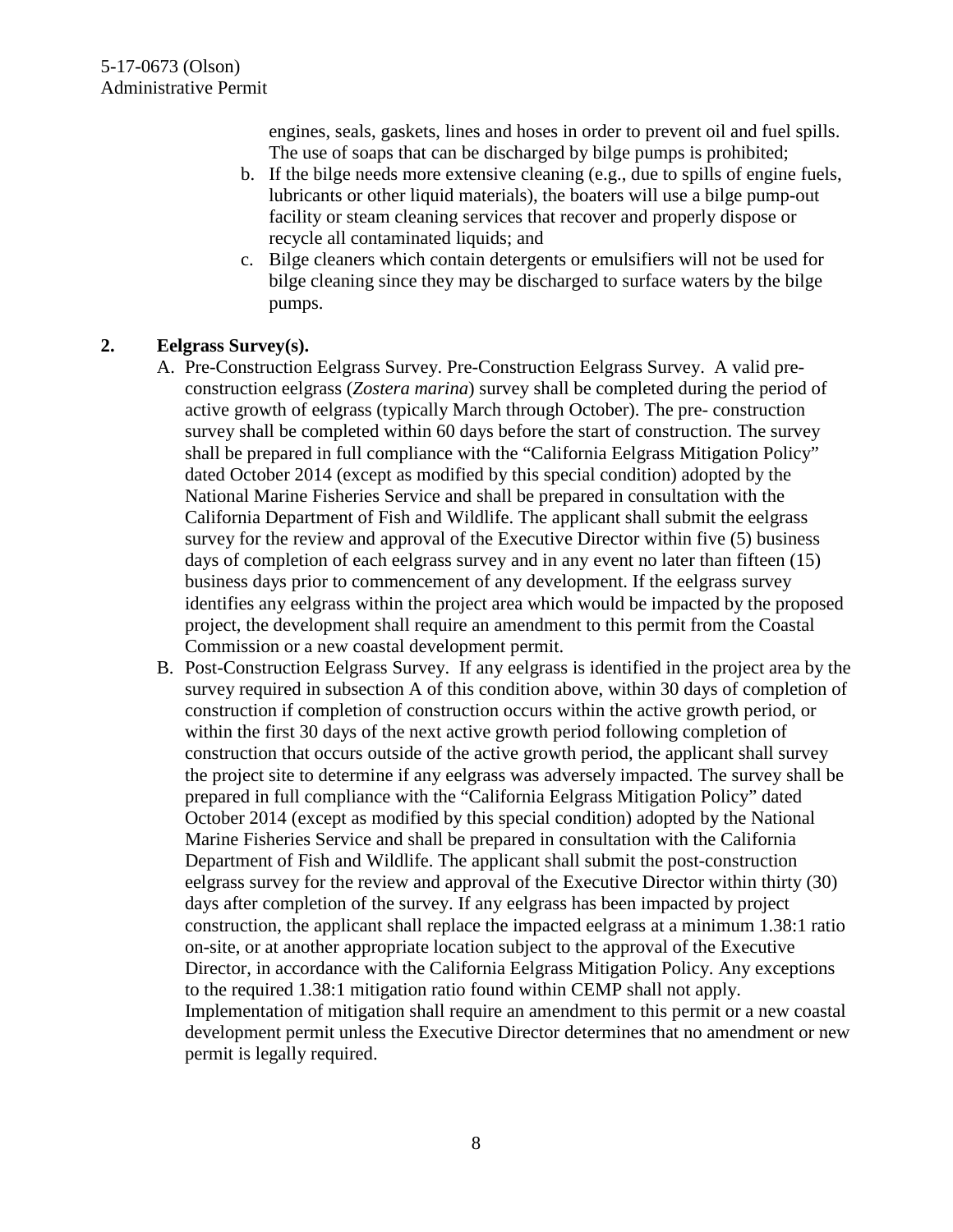#### **3. Pre-construction** *Caulerpa Taxifolia* **Survey**

- A. Not earlier than 90 days nor later than 30 days prior to commencement or re-commencement of any development authorized under this coastal development permit (the "project"), the applicant shall undertake a survey of the project area and a buffer area at least 10 meters beyond the project area to determine the presence of the invasive alga *Caulerpa taxifolia*. The survey shall include a visual examination of the substrate.
- B. The survey protocol shall be prepared in consultation with the Regional Water Quality Control Board, the California Department of Fish and Wildlife, and the National Marine Fisheries Service.
- C. Within five (5) business days of completion of the survey, the applicant shall submit the survey:
	- (1) for the review and approval of the Executive Director; and
	- (2) to the Surveillance Subcommittee of the Southern California Caulerpa Action Team (SCCAT). The SCCAT Surveillance Subcommittee may be contacted through California Department of Fish & Wildlife (858/467-4218) National Marine Fisheries Service (562/980-4043).
- D. If *Caulerpa taxifolia* is found within the project or buffer areas, the applicant shall not proceed with the project until 1) the applicant provides evidence to the Executive Director, subject to concurrence by the Executive Director, that all *C. taxifolia* discovered within the project and buffer area has been eliminated in a manner that complies with all applicable governmental approval requirements, including but not limited to those of the California Coastal Act, or 2) the applicant has revised the project to avoid any contact with *C. taxifolia*. No revisions to the project shall occur without a Coastal Commission approved amendment to this coastal development permit unless the Executive Director determines that no amendment is legally required.

#### **4. Public Rights**

The approval of this permit shall not constitute a waiver of any public rights that exist or may exist on the property. The permittee shall not use this permit as evidence of a waiver of any public rights that may exist on the property.

#### **5. Resource Agencies**

The permittee shall comply with all requirements, requests and mitigation measures from the California Department of Fish and Wildlife, the Regional Water Quality Control Board, the U.S. Army Corps of Engineers, and the U.S. Fish and Wildlife Service with respect to preservation and protection of water quality and marine environment. Any change in the approved project that may be required by the above-stated agencies shall be submitted to the Executive Director in order to determine if the proposed change shall require a permit amendment pursuant to the requirements of the Coastal Act and the California Code of Regulations.